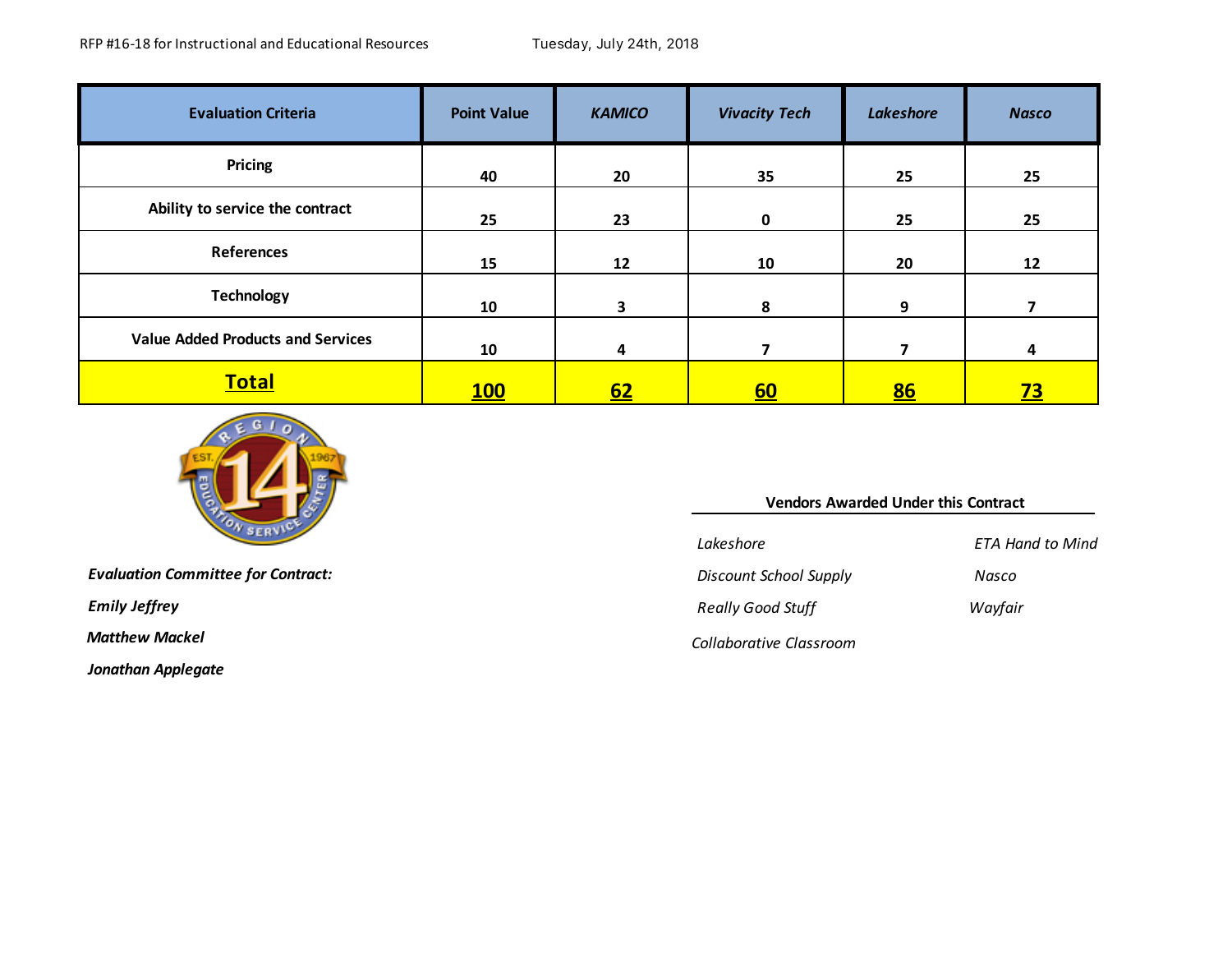| <b>Evaluation Criteria</b>               | <b>Point Value</b> | <b>Wayfair</b>          | <b>Discount School</b><br><b>Supply</b> | <b>Really Good Stuff</b> | <b>Prestigious Sports</b><br><b>Outfitters</b> |
|------------------------------------------|--------------------|-------------------------|-----------------------------------------|--------------------------|------------------------------------------------|
| Pricing                                  | 40                 | 35                      | 38                                      | 38                       | 20                                             |
| Ability to service the contract          | 25                 | 15                      | 25                                      | 23                       | 10                                             |
| <b>References</b>                        | 15                 | 8                       | 8                                       | 13                       | 3                                              |
| <b>Technology</b>                        | 10                 | 10                      |                                         | 7                        | 4                                              |
| <b>Value Added Products and Services</b> | 10                 | $\overline{\mathbf{3}}$ | 4                                       | 8                        | 0                                              |
| <u>Total</u>                             | <b>100</b>         | <u>71</u>               | <u>82</u>                               | <u>89</u>                | <u>37</u>                                      |



*Evaluation Committee for Contract:* 

*Emily Jeffrey*

 *Matthew Mackel*

*Jonathan Applegate*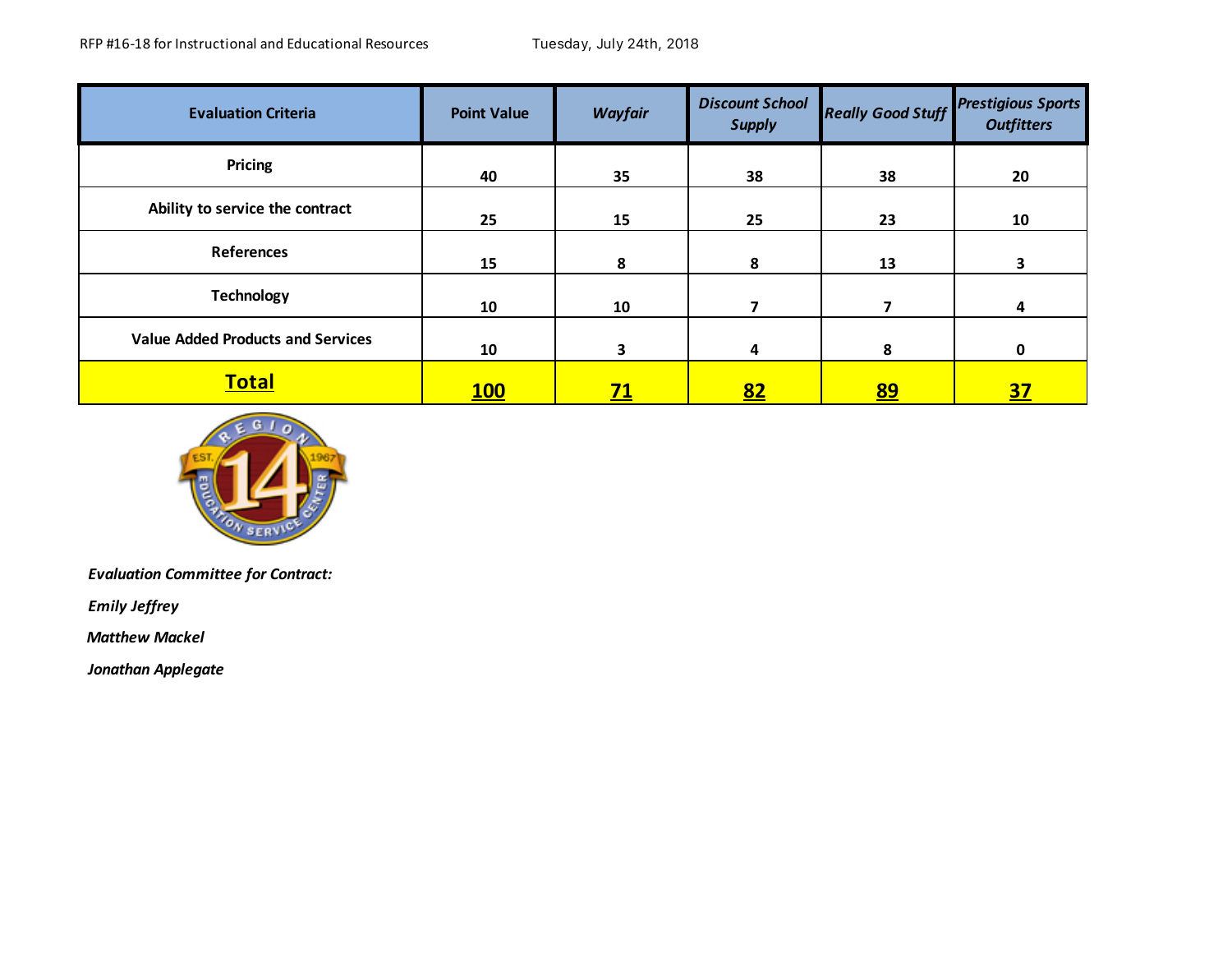| <b>Evaluation Criteria</b>               | <b>Point Value</b> | <b>Collaborative</b><br><b>Classroom</b> | <b>ETA Hand2Mind</b> | <b>Sirius</b> |                          |
|------------------------------------------|--------------------|------------------------------------------|----------------------|---------------|--------------------------|
| <b>Pricing</b>                           | 40                 | 25                                       | 25                   | 25            |                          |
| Ability to service the contract          | 25                 | 15                                       | 25                   | 5             |                          |
| <b>References</b>                        | 15                 | 15                                       | 15                   | 5             |                          |
| <b>Technology</b>                        | 10                 | 8                                        | 10                   | 7             |                          |
| <b>Value Added Products and Services</b> | 10                 | 8                                        | 7                    | 7             |                          |
| <b>Total</b>                             | <u>100</u>         | <u>71</u>                                | <u>82</u>            | <u>49</u>     | $\underline{\mathbf{0}}$ |



*Evaluation Committee for Contract:* 

*Emily Jeffrey*

 *Matthew Mackel*

*Jonathan Applegate*